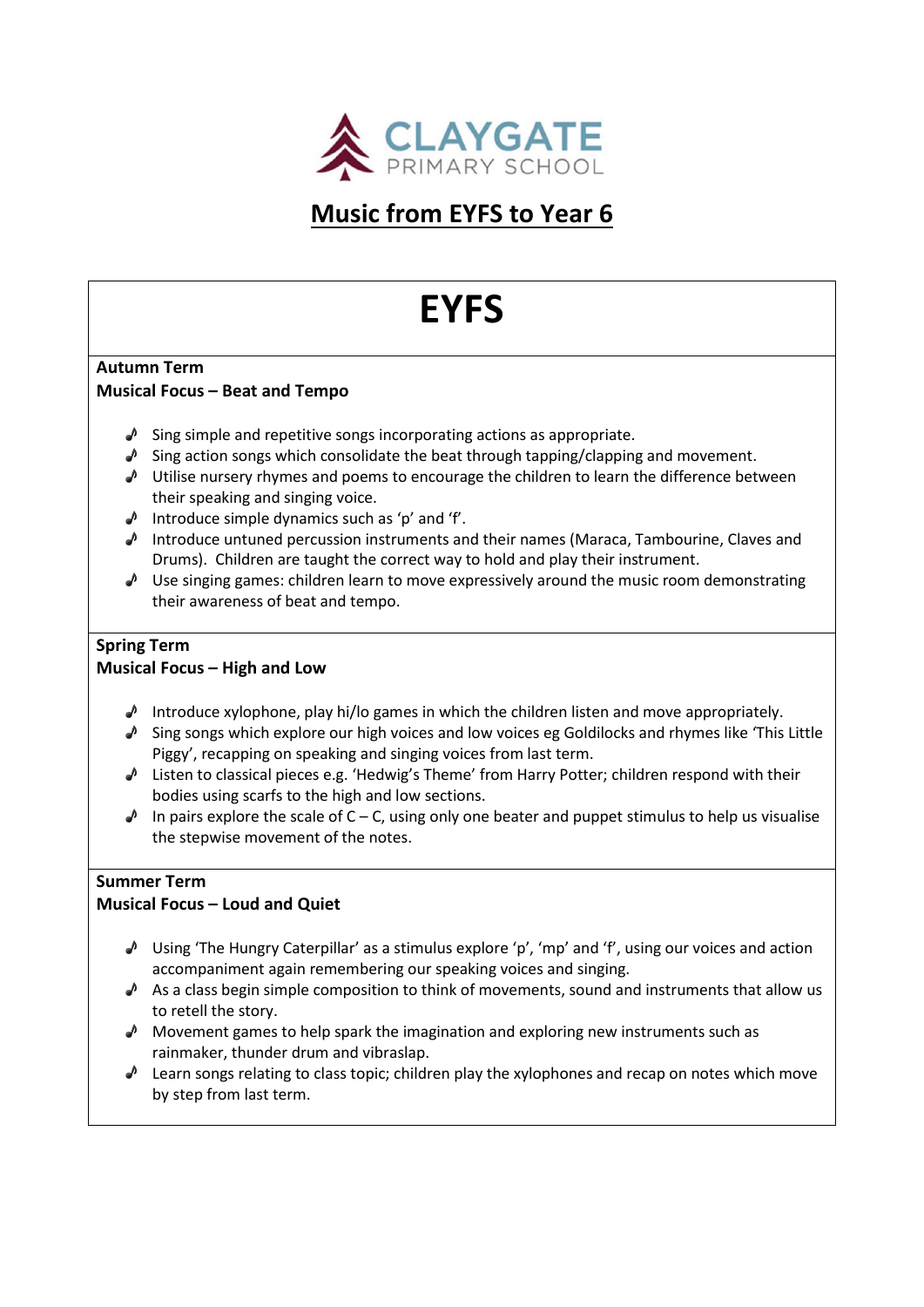# **Autumn Term Musical Focus – Exploring Sounds**

- $\triangle$  Recognise environmental sounds and play using tuned and untuned percussion.
- $\triangle$  Teach 'Sound Song' which reinforces the above and develops listening skills.
- $\triangle$  Composition using graphic scores as a stimulus allowing the children to experiment with body sounds which show imagination beyond clapping and tapping such as cheek popping, feet stamping and explore the much quieter sounds, whilst recapping on p, mp and f taught last year.
- $\sqrt{ }$  Through the use of untuned percussion, to also incorporate triangles, two-tone woodblocks and cabasa's, explore duration through a simple song which incorporates stop and start accompaniment.

# **Spring Term Musical Focus – Exploring Pulse and Rhythm**

- $\triangle$  Using fun and catchy songs, children use actions which reinforce the beat and rhythm sections of the song.
- Using untuned percussion, children demonstrate the ability to play both a steady beat in the verse and a rhythm in the chorus eg Okki Tokki Unga and Pinocchio.
- $\triangle$  Using circle games such a 'Good day to you' and 'Ickle Ockle' with a large soft ball, children demonstrate the ability to hear the difference between the beat and rhythm and move the prop accordingly.
- $\triangle$  Children to have the opportunity to physically mark the beat using a graphic stimulus and are taught simple ostinato instrument parts to accompany the song 'I hear thunder'.
- $\triangle$  Children learn notation crotchet and minims. They recognise them visually as musical notes and also be able to hear them and move accordingly through the 'crotchet, quaver movement game'.

# **Summer Term Musical Focus – Pitch**

- $\triangle^0$  Using tuned percussion, children demonstrate they can play moving by step and will demonstrate their understanding of minim, by accompanying songs related to topic.
- $\triangle$  Children will play pieces that move purely by step and which use minim beats.
- $\triangle$  To help this, the puppet and hand movements taught last year remind us of the movement and timing.
- $\sqrt{\phantom{a}}$  Children learn to use two beaters and move them alternately.
- $\triangle$  Movement games which help us recognise high and low such as Hi/Lo Chickalo. The children work in pairs for this game.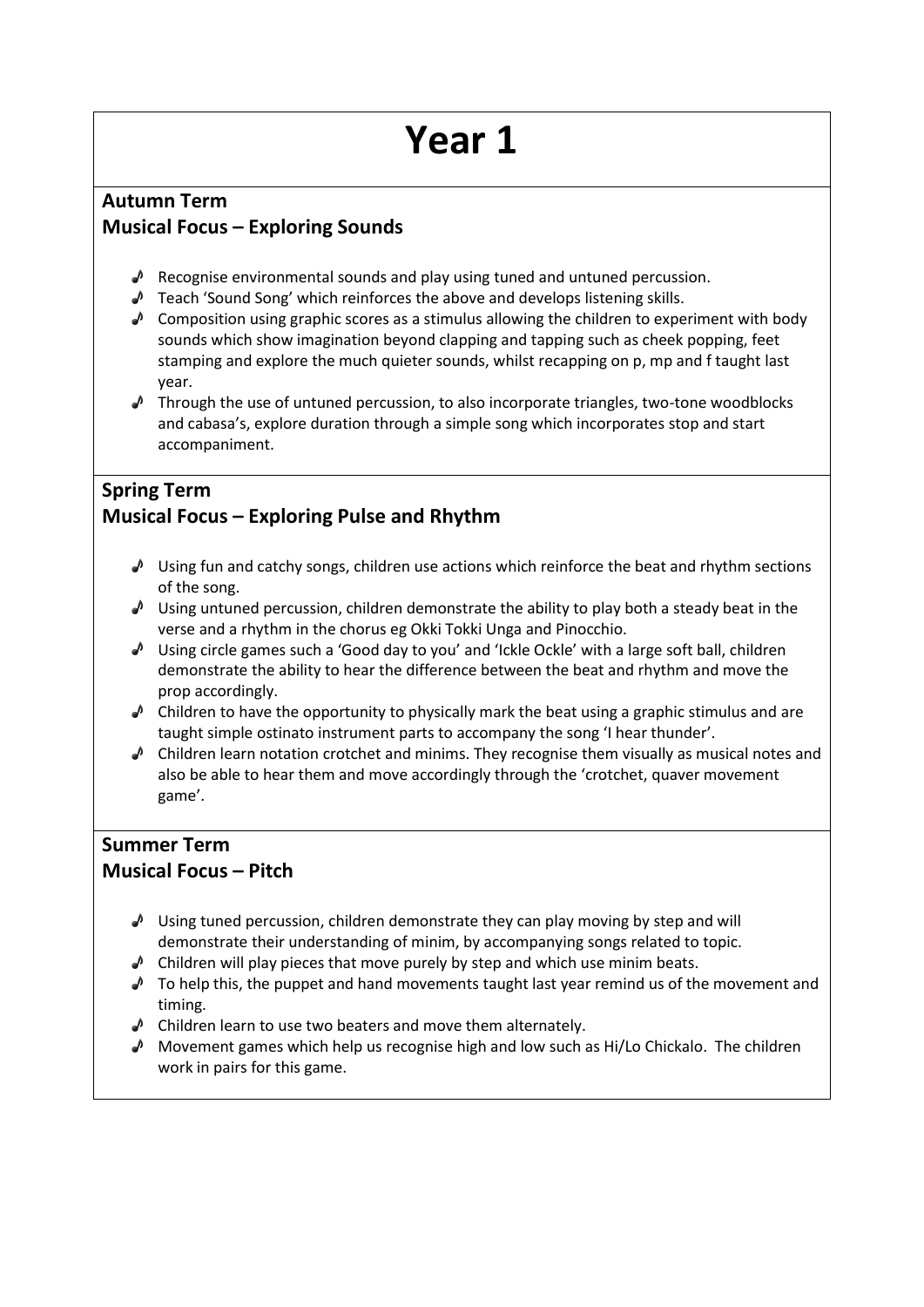#### **Autumn Term Musical Focus – Explore duration**

- $\triangle$  Listening to songs from other countries, accompany with untuned percussion, playing long and short rhythms accordingly.
- $\triangle$  Children to be able to identify which instruments play short and long sounds by exploring the instruments within the music room.
- $\triangle$  Further develop our listening skills by being able to identify the instruments within 'Mi Cabella', introduce guitar here and talk about the difference between tuned and untuned percussion.
- $\triangle$  When singing children will demonstrate their awareness of dynamics by showing they can sing quietly and with an increased dynamic when required.

### **Spring Term**

# **Musical Focus – Exploring pulse and rhythm/Recorder Block**

- $\triangle$  Using singing games and the space within the room children will move with pace developing control of fast and slow.
- $\triangle$  Children will identify the increasing and decreasing tempo by firstly clapping along with the songs before then moving.
- Introduce the recorder and teach the notes B, A and G.
- $\triangle$  Children will be taught how to hold the recorder correctly, correct fingering and how to blow gently to get the desired sound.
- $\triangle$  Children will learn how to play crotchet, minim and quaver rhythms in this block, but will firstly clap them to ensure security with the rhythms.

# **Summer Term**

#### **Musical Focus – Pitch**

- $\triangle$  Demonstrate pitch movement with whole body movement.
- $\sqrt{ }$  Using graphic scores as a stimulus play tuned and untuned percussion instruments demonstrating that they understand high, low and middle.
- $\sqrt{ }$  Using glockenspiels and recapping on quaver rhythms play 'Looby Loo', using the words to help us explore the leaps in the melody.
- $\triangle$  Children to identify where the steps are.
- $\triangle$  Children too compose their own piece of music using 'The Prehistoric Animal Brigade' song. Children will learn about the conductor as they compose and play and lead their groups.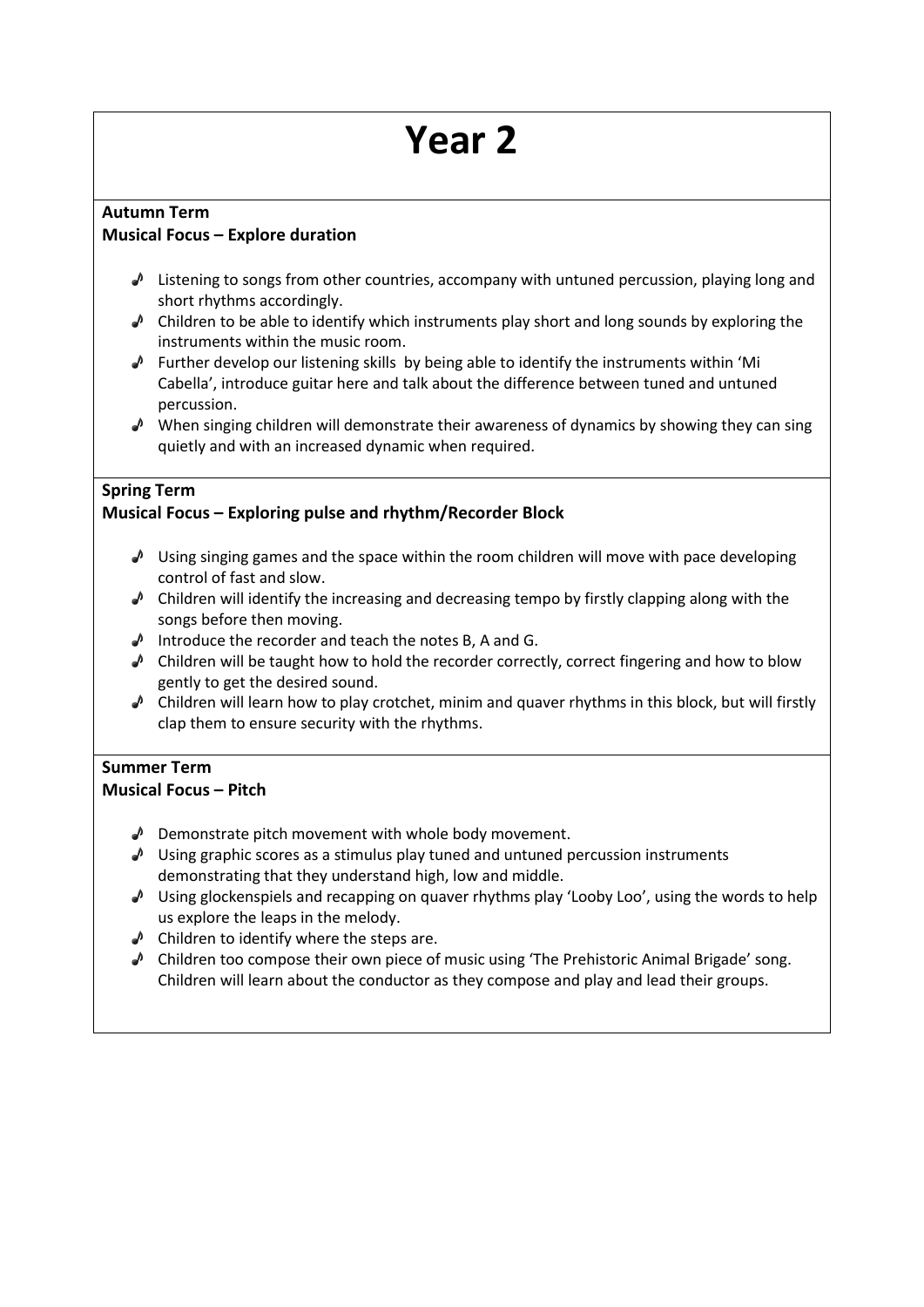#### **Autumn Term Musical Focus – Ukulele**

- $\sqrt{\phantom{a}}$  Introduction to the instrument and how to play and hold.
- $\triangle$  Teach 'My dog has fleas' which introduces them to the four strings on the ukulele, G, C, E and A.
- $\triangle$  Children will learn the chord of C and F and accompany popular songs, ensuring they do not play on the rests and play in time with the accompaniment.
- Teach 'A Sailor Went to Sea' and recap for the children the dynamics p, mp and f. The children will demonstrate this in their playing.
- $\sqrt{ }$  Teach the chord of G7 and Am, and accompany songs that are current for the children at that time.
- ◆ Christmas Production Songs.

### **Spring Term**

#### **Musical Focus – Exploring descriptive sounds**

- $\sqrt{\phantom{a}}$  Listening to songs the children will identify descriptive words used.
- $\triangle$  Children will learn about structure and accompany songs on tuned percussion in the choruses.
- Using Saint Saens 'Carnival of The Animals' as a stimulus the children will then compose in groups a short piece of music which shows the listener three linked animal moves.
- $\triangle$  Children will write a short story and in small groups add musical sound effects and mime to this.
- $\sqrt{ }$  Watch 'Charlie Chaplin' clips to help inspire their performances.

#### **Summer Term**

# **Musical Focus – Explore Rhythmic Patterns**

- $\sqrt{ }$  Rhythm snake composition using a four beat body pattern and incorporating rests as a whole class.
- $\triangle$  In small groups on piano, xylophone and glockenspiel children to play 'Polka'.
- $\triangle$  Children introduced to the concept of ostinato.
- $\sqrt{ }$  In groups to invent short raps which incorporate a vocal ostinato.
- $\triangle$  Perform to class and give feedback to each other.
- $\triangle$  Children to listen to music from different genres and identify accompanying instruments.
- $\triangle$  Singing to incorporate rounds and harmony sections.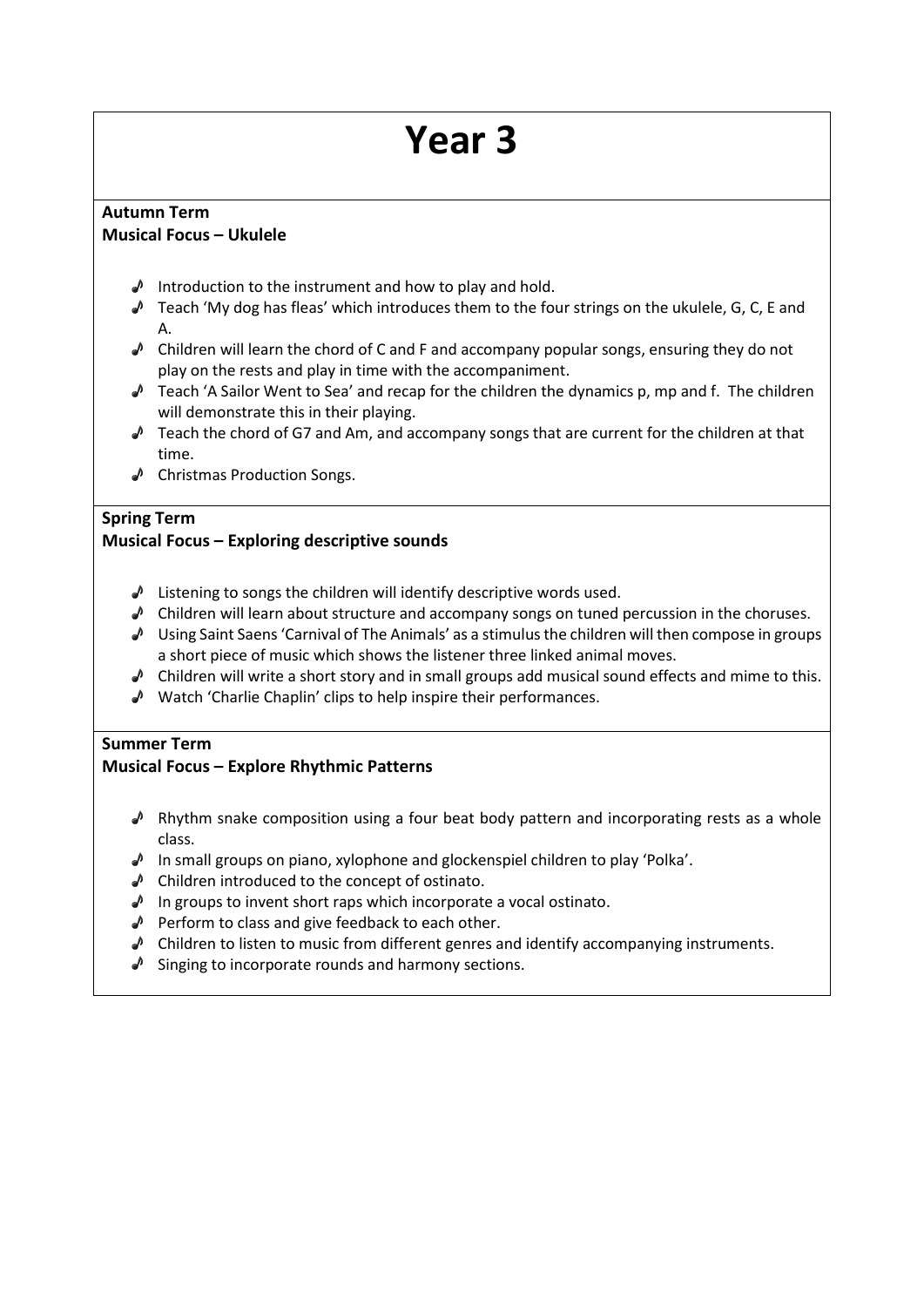# **Autumn Term**

# **Musical Focus – Exploring rhythmic patterns and Christmas Production Songs**

- From the previous year recap on Ostinato and introduce melodic ostinato, play 'Chicona'.
- $\triangle$  Children will learn about phrasing by identifying as a class, phrases within songs.
- $\triangle$  Children will learn how to play four ostinati on tuned and untuned percussion simultaneously which requires great listening and concentration.
- $\triangle$  Teach syncopation and dotted rhythms and how they affect a piece of music.
- $\triangle$  Singing to incorporate more difficult harmonies and rounds.
- $\triangle$  Children to be able to articulate clearly while singing and communicate their enjoyment of this.

### **Spring Term**

# **Musical Focus – Exploring Arrangements**

- $\triangle$  Children to listen to a variety of pieces from around the world and accompany on untuned percussion instruments.
- $\triangle$  Be able to express what they like/or do not like about a particular piece.
- $\triangle$  Children using their knowledge of step and leap and given a starting note children will learn to work out short melodies by ear.
- $\triangle$  Short group arrangements involving the children playing recorders, boom whackers, handbells and tuned percussion, and also playing different parts at the same time.
- $\triangle$  Children to also bring in their own instruments eg violin to play in these arrangements.
- Children will follow a clear notated score, where they will look at time signature and note values.

#### **Summer Term**

# **Musical Focus – Exploring Melodies and Scales**

- $\triangle$  Children will learn about the pentatonic scale and play in groups short Orff pieces.
- $\triangle$  Children can play class instruments here and their own ones.
- $\triangle$  To use our ear to explore simple intervals on our instruments, firstly doing so using our hands.
- $\sqrt{ }$  Introduce descending and ascending, use Do-re-mi and hand signs to help with this then transfer this knowledge onto tuned percussion.
- $\triangle$  Children to be introduced to the orchestra and the sections within.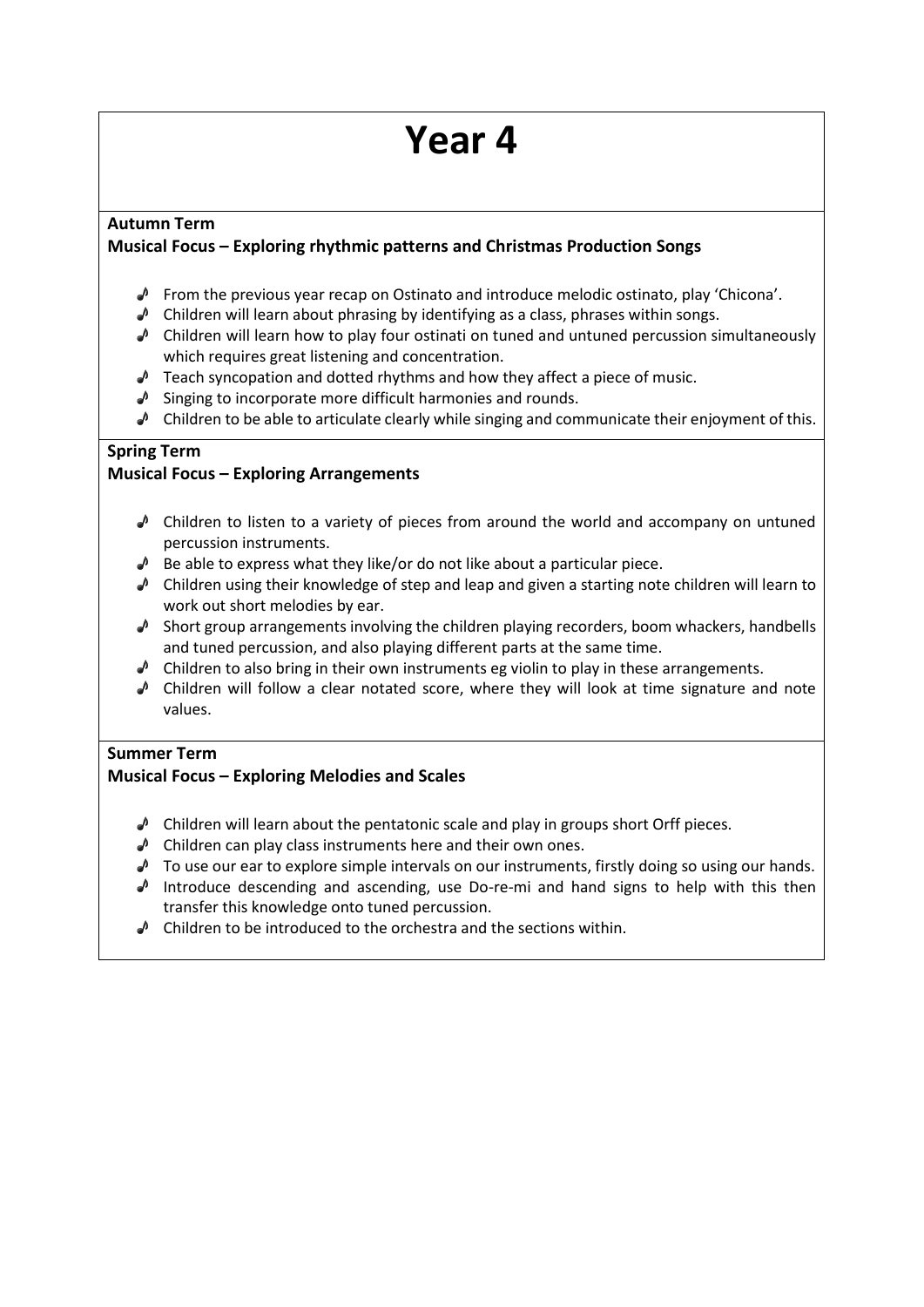#### **Autumn Term**

### **Musical Focus - Exploring Rhythm and Pulse/Christmas Production**

- $\triangle$  Using djembe drums children will learn to play the djun, djun cyclic pattern and the bell cyclic pattern.
- $\triangle$  Children build on previous learning of syncopation when able to demonstrate their ability to play both patterns.
- $\blacklozenge$  When confident learn the African dance to go along with the cyclic patterns.
- $\triangle$  Learn about improvisation and all have the opportunity to do so on the drums.
- $\triangle$  Teach Year 5 pupils the more complex harmonies required to go along with the

#### **Spring Term**

### **Musical Focus - Orchestra/String and Woodwind section**

- $\triangle$  Listening to the instruments found within these sections and be able to identify each instrument by its sound.
- $\triangle$  As a class be able to discuss what makes these instruments different from each other.
- $\blacktriangleright$  Play the corners and instrument shape game with instrument facts to help ground their learning.
- $\triangle$  Give the children the opportunity to see these instruments played live by our Surrey Arts Teachers.
- $\triangle$  To use the classical arrangements with the BBC Ten pieces which gives the children the opportunity to play in a small orchestra.

# **Summer Term**

# **Musical Focus - Exploring Rounds**

- $\triangle$  As a class become a human drum kit and then perform each instrument in unison and a round.
- $\triangle$  Recap on previous round singing which helps when we perform as a class.
- $\triangle$  Children to be reminded about previous learning of melodic intervals and how the right melodic interval in songs makes rounds sound very pleasant.
- $\triangle$  Teach children about harsher intervals in which the notes do not always sound harmonious.
- $\triangle$  Sing 'Autumn Leaves' and in pairs work out the descending pattern of the notes.
- $\triangle$  Introduction to chords and recap on ostinato.
- $\triangle$  Accompany 'Shalom' with a chord accompaniment on xylophone and glockenspiel.